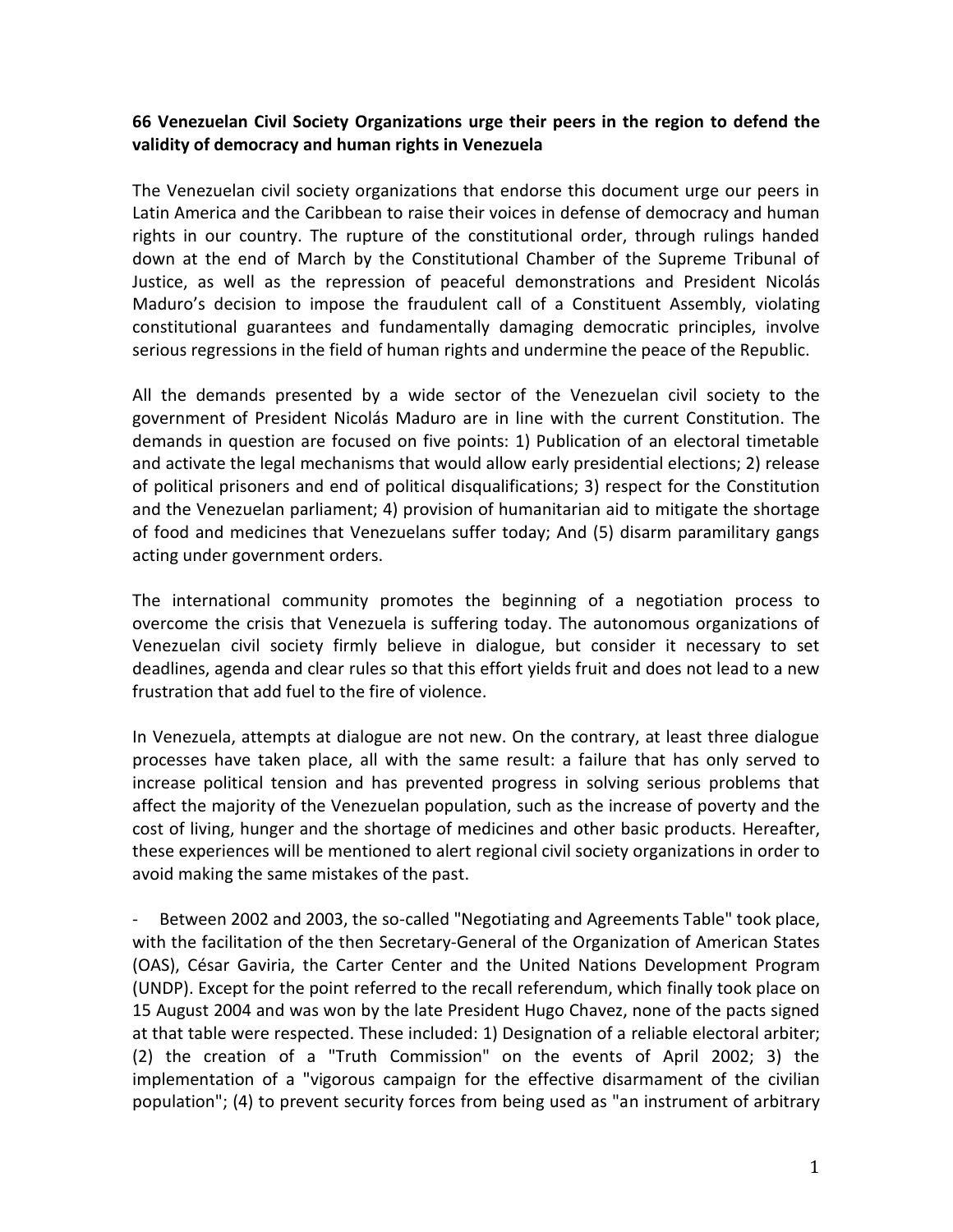or disproportionate repression, as well as for actions involving political intolerance"; 5) to leave the conduction of the police forces in the hands of civil authorities; 6) consolidation of political pluralism; and 7) fairness and impartiality in the public media.

If these points had been met, today Venezuela would not be plunged in this political, social and economic crisis that merits the urgent help of the entire region. In fact, 14 years later, Venezuelan civil society continues to claim those same demands, as well as responses to the population's social demands.

- Another dialogue process between the government and the political opposition was conducted between April and May 2014, with the facilitation of the Union of South American Nations (UNASUR) represented by the governments of Brazil, Colombia and Ecuador, and the apostolic nuncio accredited in Caracas. The government's refusal to make progress on issues such as the release of political prisoners, the installation of a "truth commission" to investigate the events that took place in the context of the protests of that year, and the renewal of public powers according to the criteria of balance and impartiality, led the opposition to abandon the dialogue in protest.

- Government and opposition formally began another dialogue process on 24 October 2016, with UNASUR's facilitation - represented then by its Secretary-General, Ernesto Samper - former presidents José Luis Rodríguez Zapatero (Spain), Leonel Fernández (Dominican Republic) and Martin Torrijos (Panama), and the Vatican. Again, the government's refusal to honor its commitments denied the possibility of finding a peaceful solution to the Venezuelan crisis. In a letter sent on 1 December 2016 to representatives of the Venezuelan political opposition, Vatican Secretary of State Cardinal Pietro Parolin expressed his "pain and concern" over the "disturbing delay" in adopting the "necessary measures for the concrete application of the agreements". All these measures depended on the Executive to: 1) Face the shortage of food and medicines; 2) the publication of the electoral timetable; 3) respect for the National Assembly; And 4) "accelerate the detainees releasing process," qualified as political prisoners by the Venezuelan opposition. The government of President Maduro responded to this letter with attacks and insults towards the Holy See and Cardinal Parolin, the former apostolic nuncio accredited in Caracas.

Taking into account these serious precedents and the spiral of violence that has been unleashed in the country, the Venezuelan civil society organizations that endorse this document urge our peers from the continent to advocate for serious negotiations with deadlines, agenda and guarantees, which serves to build a peaceful and democratic solution to the crisis, within the framework of the Bolivarian Constitution of 1999. Facilitating that the government use the dialogue in a misleading way as a strategy to gain time and legitimacy means to remove the possibilities of solution to the crisis and to continue to lose lives and suffer irreparable damage in a confrontation provoked by the leadership in power, which also undermines the region's stability.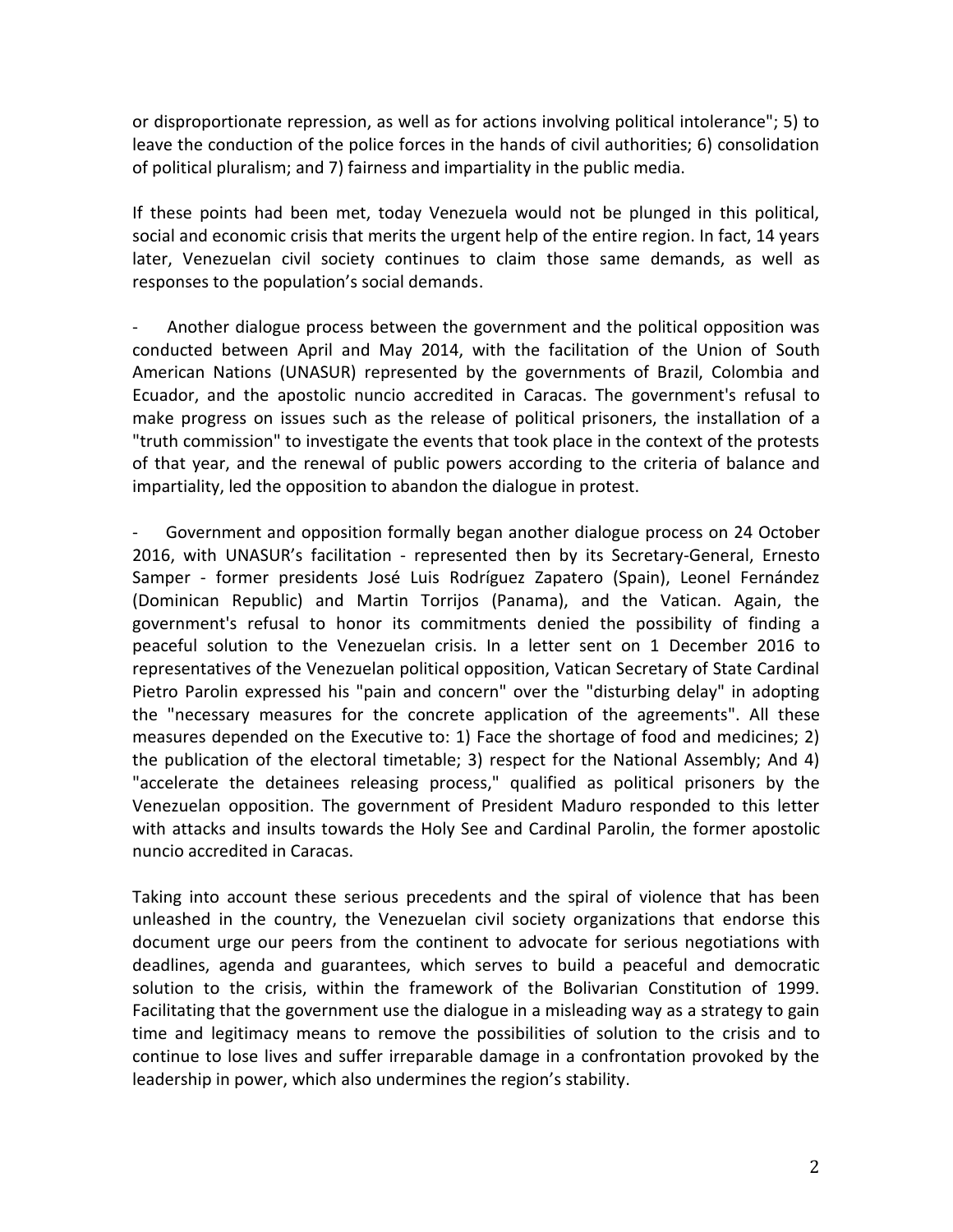Violating the principles of universal, direct and secret vote, and without consulting the Venezuelan people in a referendum, as head of sovereignty, President Maduro intends to modify the Constitution to guarantee his hold on power and put an end to the republic and the "democratic and social state of law and justice" enshrined in it. Several government spokespersons have indicated that the Constituent Assembly will be installed to "sweep away" the opposition, "eliminate" the parliament and "impose peace", a peace imposed through state violence. "Constituent or war," said President Maduro, ignoring the sovereignty of the Venezuelan people and denying citizens the right to freely decide on the constitutional options that would overcome the crisis without plunging Venezuela into violence.

Given the threat of the republic dissolution, the people of Venezuela need the solidarity of civil society organizations in Latin America and the Caribbean, which must act today in defense of democracy, human rights and peace in Venezuela.

The ministers of foreign affairs of all our countries will meet in the next few days in the OAS framework, to continue discussing the Venezuelan crisis and actions that allow an early solution, by peaceful and democratic means. We count on the governments of the region, in all their spaces of political and diplomatic action, to take into account the tragedy of the Venezuelan people, accompanying it without delay in its struggles to restore democratic freedoms and the full observance of human rights in Venezuela.

June 2017

Signatories:

A.C. Phynatura Acceso a la Justicia Acción Solidaria Asociación Civil Fuerza, Unión, Justicia, Solidaridad y Paz (FUNPAZ A.C) Centro de Acción y Defensa por los DDHH Centro para la Paz y los DDHH UCV Civilis Derechos Humanos Coalición Clima21 Comision de Derechos Humanos de la Federación de Colegios de Abogados de Venezuela del Estado Táchira Convite AC Derechos Humanos Ya Escuela de Vecinos de Venezuela Espacio Público Fundacion Aguaclara Fundacion CIIDER Fundación EcoJuegos Instituto Venezolano de Estudios Sociales y Politicos - Invesp